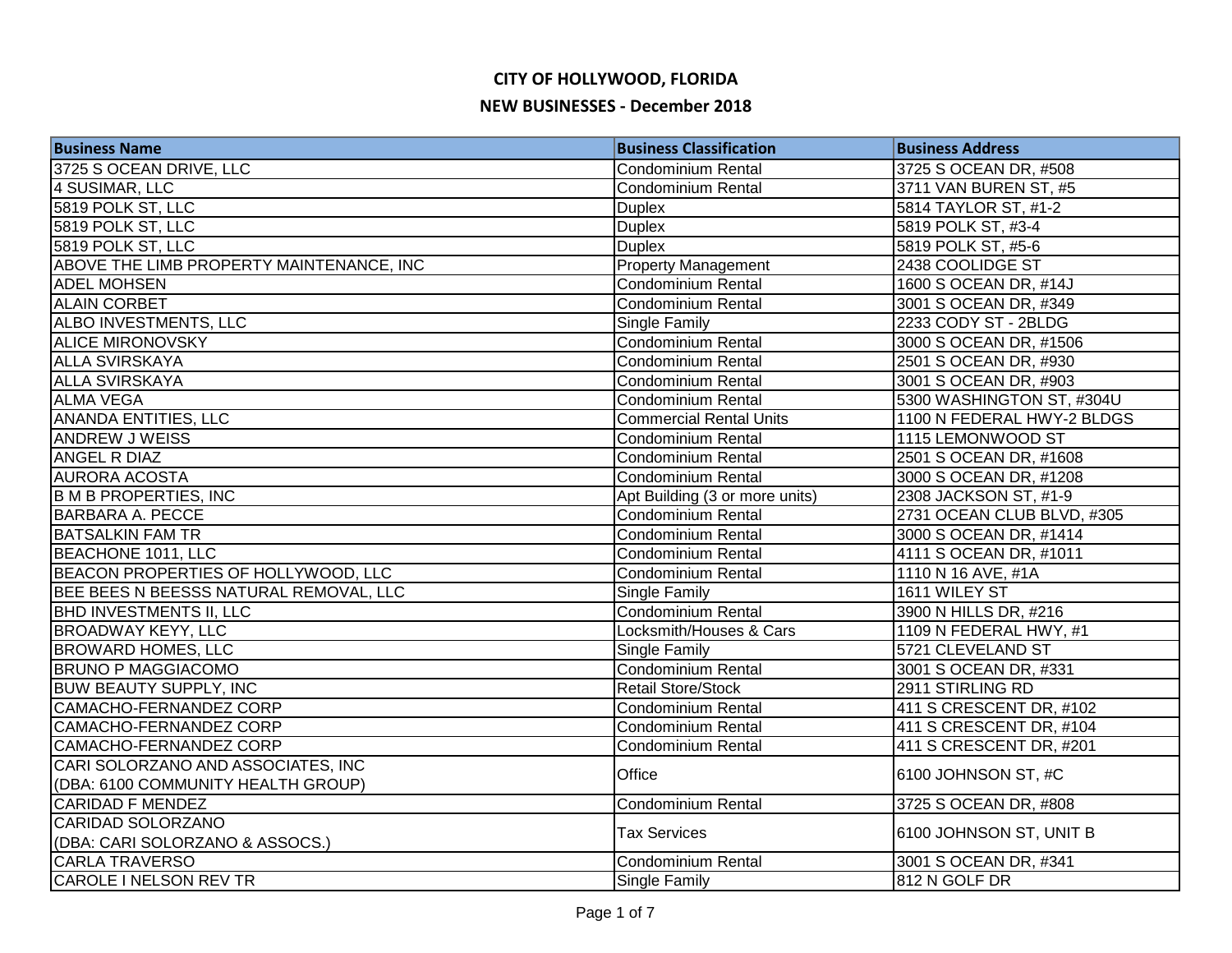| <b>Business Name</b>                                                   | <b>Business Classification</b> | <b>Business Address</b>        |
|------------------------------------------------------------------------|--------------------------------|--------------------------------|
| CASTEL USA, INC                                                        | 4115 Distribution Office       | 4000 HOLLYWOOD BLVD, STE 555-S |
| <b>CATHERINE TREMBLAY</b>                                              | <b>Condominium Rental</b>      | 1490 SHERIDAN ST, #12A         |
| CDNC INVESTMENTS, LLC                                                  | <b>Condominium Rental</b>      | 5300 HOLLYWOOD BLVD, #10       |
| CERBERUS SFR HOLDINGS II, L.P.                                         | Single Family                  | 218 S 57 AVE                   |
| CFFH, INC                                                              | Condominium Rental             | 411 S CRESCENT DR, #202        |
| CFFH, INC                                                              | Condominium Rental             | 411 S CRESCENT DR, #203        |
| COMPUTER SERVICES BY KENNY P, INC                                      | <b>Computer Services</b>       | 4441 HOLLYWOOD BLVD            |
| <b>CORREA FAMILY, LLC</b>                                              | <b>Condominium Rental</b>      | 2501 S OCEAN DR, #715          |
| CRISTINA HAIR AND SPA, LLC                                             | <b>Beauty Parlor</b>           | 5838-36 STIRLING RD            |
| D & B LENDING GROUP, LLC<br>(DBA: MOTTO MORTGAGE 5 STAR PROFESSIONALS) | Broker/Mortgage                | 1901 HARRISON ST, STE 101      |
| DARK BREW, LLC                                                         | Restaurant/Bar                 | 3635 HOLLYWOOD BLVD            |
| <b>DAVID AVRAHAM</b>                                                   | Single Family                  | 2235 HOPE ST                   |
| <b>DENISE DOUGLAS</b>                                                  |                                |                                |
| (DBA: ABUNDANT SPLENDOR)                                               | Acupuncturists                 | 2750 N 29 AVE, #313            |
| <b>DENISE MANZARI</b>                                                  | Condominium Rental             | 5300 HOLLYWOOD BLVD, #1        |
| DIAMOND NOTARY AND WEDDING SERVICE, LLC                                | Office                         | 2719 HOLLYWOOD BLVD, #B98      |
| <b>DIRCE LANE</b>                                                      | Condominium Rental             | 2501 S OCEAN DR, #327          |
| <b>DMR PARADISE, INC</b>                                               | <b>Commercial Rental Units</b> | 1907 N SURF RD                 |
| DONOVAN SCARLETT                                                       | Condominium Rental             | 3510 HARRISON ST, #6           |
| DONOVAN SCARLETT                                                       | Condominium Rental             | 3510 HARRISON ST, #14          |
| <b>DORINA GALDAU</b>                                                   | <b>Condominium Rental</b>      | 1600 S OCEAN DR, #15F          |
| <b>DVIR DAVID DAHAN</b>                                                | <b>Condominium Rental</b>      | 2444 POLK ST, #102             |
| <b>EFRAIM FRETCHEL</b>                                                 | <b>Condominium Rental</b>      | 2100 VAN BUREN ST, #515        |
| <b>ELENA SANCHOYERTO</b>                                               | Condominium Rental             | 1901 N SURF RD, #11            |
| EMANUEL NACCARATO, M.D., F.A.C.C.                                      | Physician                      | 3800 S OCEAN DR, #230          |
| <b>EMMANOUEL GERASSIMOU</b>                                            | <b>Condominium Rental</b>      | 1710 MADISON ST, #9            |
| <b>EMMANOUEL GERASSIMOU</b>                                            | <b>Condominium Rental</b>      | 1710 MADISON ST, #12           |
| <b>EMMANOUEL GERASSIMOU</b>                                            | <b>Condominium Rental</b>      | 1710 MADISON ST, #15           |
| <b>EMMI RANK</b>                                                       | <b>Condominium Rental</b>      | 1554 N 12 CT, #10B             |
| <b>EPHRAIM SOBOL</b>                                                   | Single Family                  | 3860 N 51 AVE                  |
| <b>EPHRAIM SOBOL</b>                                                   | Single Family                  | 3840 N 51 AVE                  |
| <b>EPHRAIM SOBOL</b>                                                   | Condominium Rental             | 4108 N 49 AVE, #5-20           |
| <b>ERSEL NUAY</b>                                                      | <b>Condominium Rental</b>      | 2501 S OCEAN DR, #1028         |
| <b>ESFIR GROSMAN</b>                                                   | Condominium Rental             | 3000 S OCEAN DR, #414          |
| <b>ESTEBAN AYALA</b>                                                   | <b>Condominium Rental</b>      | 901 HILLCREST DR, #504         |
| <b>ESTRELLA CARDENAS</b>                                               | <b>Condominium Rental</b>      | 2501 S OCEAN DR, #312          |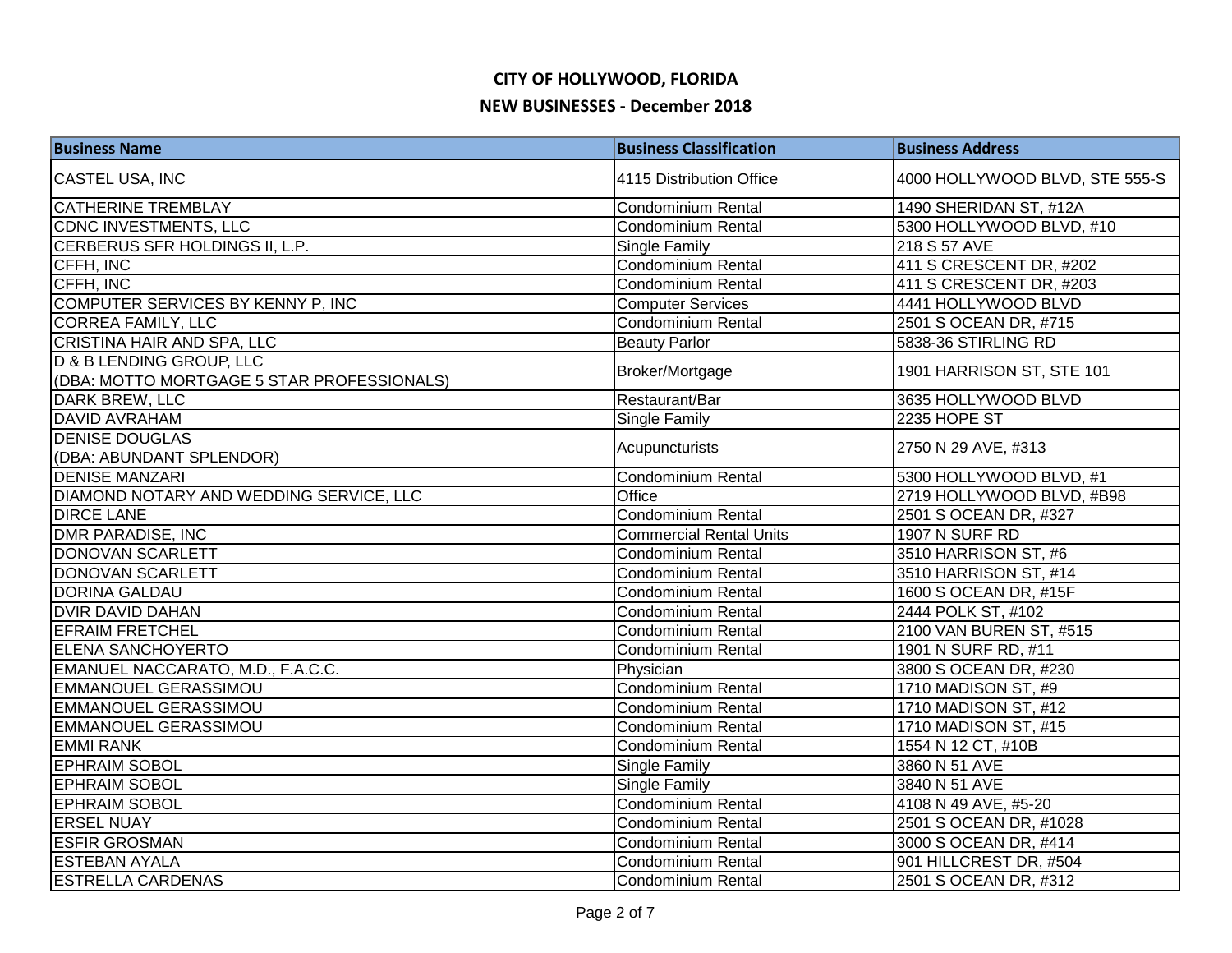| <b>Business Name</b>                  | <b>Business Classification</b> | <b>Business Address</b>     |
|---------------------------------------|--------------------------------|-----------------------------|
| <b>EVAN A NELSON</b>                  | <b>Condominium Rental</b>      | 6700 ALLEN ST               |
| <b>FAGIOLI INVESTMENTS, LLC</b>       | Condominium Rental             | 2623 GRANT ST, #2B          |
| <b>FAGIOLI INVESTMENTS, LLC</b>       | <b>Condominium Rental</b>      | 1850 ARTHUR ST, #5          |
| <b>FAUSTO MARTINEZ</b>                | <b>Condominium Rental</b>      | 3725 S OCEAN DR, #802       |
| FEDEGIAN INVESTMENTS, LLC             | <b>Condominium Rental</b>      | 3725 S OCEAN DR, #323       |
| <b>FEDEGIAN INVESTMENTS, LLC</b>      | Condominium Rental             | 3725 S OCEAN DR, #917       |
| <b>FLORKIKA, LLC</b>                  | Apt Building (3 or more units) | 1915 FLETCHER ST - 2 BLDG   |
| <b>FRANK JOSE VILLARREAL TORO</b>     | Condominium Rental             | 901 HILLCREST DR, #409      |
| <b>FUN FLORIDA, LLC</b>               | <b>Travel Bureau/Agency</b>    | 4000 HOLLYWOOD BLVD, #500-S |
| GGH 63, LLC                           | Condominium Rental             | 2127 VAN BUREN ST, #101     |
| GGH 63, LLC                           | <b>Condominium Rental</b>      | 2127 VAN BUREN ST, #102     |
| GGH 63, LLC                           | Condominium Rental             | 2127 VAN BUREN ST, #103     |
| GGH 63, LLC                           | <b>Condominium Rental</b>      | 2127 VAN BUREN ST, #104     |
| GGH 63, LLC                           | <b>Condominium Rental</b>      | 2127 VAN BUREN ST, #105     |
| GGH 63, LLC                           | <b>Condominium Rental</b>      | 2127 VAN BUREN ST, #106     |
| GGH 63, LLC                           | <b>Condominium Rental</b>      | 2127 VAN BUREN ST, #201     |
| GGH 63, LLC                           | <b>Condominium Rental</b>      | 2127 VAN BUREN ST, #202     |
| GGH 63, LLC                           | <b>Condominium Rental</b>      | 2127 VAN BUREN ST, #203     |
| GGH 63, LLC                           | <b>Condominium Rental</b>      | 2127 VAN BUREN ST, #204     |
| GGH 63, LLC                           | <b>Condominium Rental</b>      | 2127 VAN BUREN ST, #205     |
| GGH 63, LLC                           | Condominium Rental             | 2127 VAN BUREN ST, #206     |
| <b>GIOVANNI FICARA</b>                | Condominium Rental             | 2501 S OCEAN DR, #734       |
| <b>GLORIA MARQUEZ</b>                 | 9135 Catering/Take Out Food    | 3206 CLEVELAND ST           |
| <b>GLORIA WALKER</b>                  | <b>Condominium Rental</b>      | 3000 S OCEAN DR, #1018      |
| <b>HAL KRENKEL</b>                    | Single Family                  | 818 N 12 AVE                |
| HAROLDO DELGADO                       | <b>Condominium Rental</b>      | 2501 S OCEAN DR, #838       |
| <b>HELMUT CAROCA</b>                  | <b>Condominium Rental</b>      | 3725 S OCEAN DR, #327       |
| <b>HELMUT W HUBER</b>                 | <b>Condominium Rental</b>      | 3725 S OCEAN DR, #1117      |
| <b>HOLLYWOOD HAIR, INC</b>            | <b>Beauty Parlor</b>           | 1657 TYLER ST, #105         |
| <b>HOLLYWOOD WALMART SUB, LLC</b>     | Restaurant/Bar                 | 301 S STATE ROAD 7          |
| <b>HUGO &amp; NEOLIA PEREZ REV TR</b> | Condominium Rental             | 3725 S OCEAN DR, #518       |
| <b>IRINA KHRISTIDI</b>                | <b>Condominium Rental</b>      | 1600 S OCEAN DR, #9E        |
| <b>IRINA KOSHKINA</b>                 | <b>Condominium Rental</b>      | 2501 S OCEAN DR, #PH18      |
| <b>ISRAEL GOLDFARB</b>                | <b>Condominium Rental</b>      | 901 HILLCREST DR, #407      |
| J.C MARINE SERVICE & FABRICATION, LLC | <b>Repair Service</b>          | 3000 N 22 AVE               |
| JACQUELINE R HOWARD                   | Single Family                  | 5301 MADISON ST             |
| <b>JAMES T DAVIS</b>                  | <b>Condominium Rental</b>      | 1440 SHERIDAN ST, #10F      |
| <b>JANICE E GIORDANO</b>              | <b>Single Family</b>           | <b>6740 FRANKLIN ST</b>     |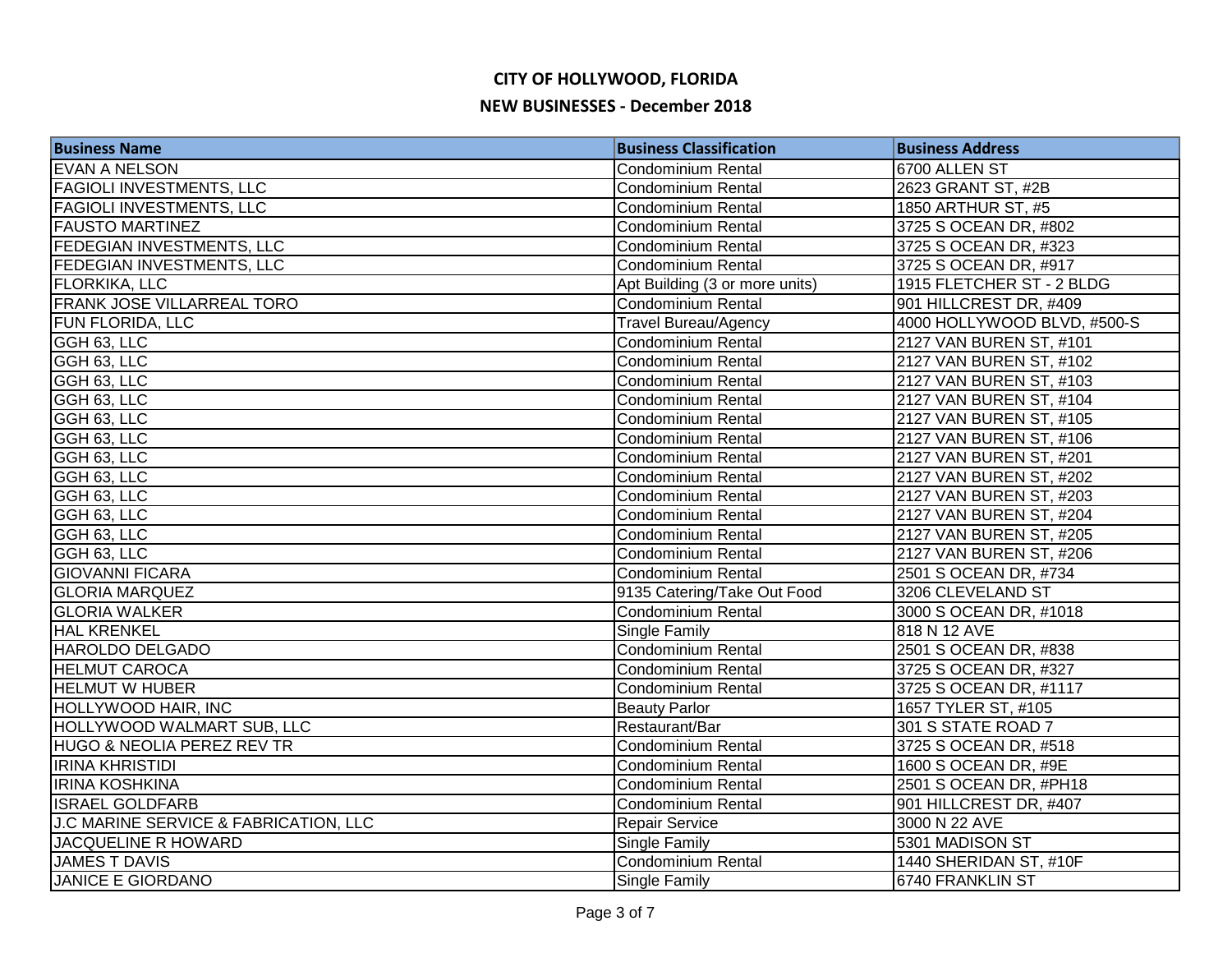| <b>Business Name</b>          | <b>Business Classification</b>              | <b>Business Address</b>       |
|-------------------------------|---------------------------------------------|-------------------------------|
| JARPO PALM, LLC               | Condominium Rental                          | 343 PALM ST, #7               |
| <b>JAVIER DIEGO</b>           | Condominium Rental                          | 3001 S OCEAN DR, #1207        |
| JEDA AUTO WORLD, LLC          | <b>Auto Sales</b>                           | 907 S 21 AVE                  |
| JOHN A. MALANGA               | <b>Condominium Rental</b>                   | 2731 OCEAN CLUB BLVD, #202    |
| <b>JORGE RODRIGUEZ</b>        | <b>Condominium Rental</b>                   | 2210 TAYLOR ST, #206          |
| <b>JOSE R SORIA</b>           | <b>Single Family</b>                        | 3735 AMALFI DR                |
| <b>JOSEPH F POKLEMBA</b>      | Attorney                                    | 4000 HOLLYWOOD BLVD, #500N    |
| <b>JOSEPH S DIEUVIL</b>       | Condominium Rental                          | 3725 S OCEAN DR, #1419        |
| <b>JOSEPHINE CINELLI</b>      | Condominium Rental                          | 1891 N 61 AVE, #B212          |
| JUAN MEJIA                    | <b>Condominium Rental</b>                   | 3000 S OCEAN DR, #514         |
| JULIE W ALLISON, P.A.         | Attorney                                    | 4601 SHERIDAN ST, STE #213    |
| <b>JULIET SCARLETT</b>        | Condominium Rental                          | 3510 HARRISON ST, #12         |
| KAJAL MUKHOPADHYAYA LIV TR    | Condominium Rental                          | 3001 S OCEAN DR, #625         |
| <b>KAREN LIESENFELT</b>       | <b>Condominium Rental</b>                   | 901 HILLCREST DR, #308        |
| KARIM ABOUELENIN              | <b>Condominium Rental</b>                   | 2501 S OCEAN DR, #320         |
| <b>KARINA TAILLADE LIV TR</b> | Condominium Rental                          | 3725 S OCEAN DR, #PH08        |
| KEMIKO CONCRETE SYSTEM, INC   | <b>Retail Store/Stock</b>                   | 1918 N DIXIE HWY              |
| <b>KIMBERLY SIMONIN</b>       | Condominium Rental                          | 2444 POLK ST, #108            |
| KOENIG REALTY HOLDINGS, LLC   | <b>Condominium Rental</b>                   | 3001 S OCEAN DR, #1225        |
| <b>KRZYSZTOF HOJKA</b>        | Condominium Rental                          | 2501 S OCEAN DR, #536         |
| <b>KRZYSZTOF SMIAROWSKI</b>   | Condominium Rental                          | 3001 S OCEAN DR, #439         |
| <b>KSENIA NENACHEVA</b>       | <b>Condominium Rental</b>                   | 3001 S OCEAN DR, #703         |
| LA MANTUANA CUISINE, LLC      | Restaurant/Bar                              | 1940 N 30 RD, BAY 088         |
| <b>LAKSHMI GEDDAM</b>         | Physician                                   | 1005 JOE DIMAGGIO DR          |
| LAUNDRY HEAVEN, LLC           | Laundry/Self Service                        | 5940 SHERIDAN ST              |
| <b>LINDA REINFELD TR</b>      | <b>Condominium Rental</b>                   | 5300 HOLLYWOOD BLVD, #4       |
| <b>LINDA REINFELD TR</b>      | <b>Condominium Rental</b>                   | 5112 HOLLYWOOD BLVD, #7       |
| <b>LORIK SUERO</b>            | <b>Single Family</b>                        | 2000 N 65 WAY                 |
| <b>LOURDES B DIAZ</b>         | Condominium Rental                          | 5300 WASHINGTON ST, #119T     |
| LTM GROUP, LLC                | Property Management (more than 10<br>units) | 4000 HOLLYWOOD BLVD, #555-S   |
| LUNA AZUL OF HOLLYWOOD, LLC   | Cosmetologists/Facials                      | 5410 S STATE ROAD 7           |
| <b>MADELYNE IRIZARRY</b>      | <b>Condominium Rental</b>                   | 3725 S OCEAN DR, #1215        |
| MADISON 1800, LLC             | Apt Building (3 or more units)              | 1829 MADISON ST, #1-6 -3 BLDG |
| MAGILLAN, LLC                 | <b>Condominium Rental</b>                   | 3000 S OCEAN DR, #1408        |
| <b>MALACHI JAMES NEWTON</b>   |                                             |                               |
| (DBA: NEWTS CRAB TRAP)        | Restaurant/Bar                              | 900 N OCEAN DR                |
| <b>MARIA A MOUSOURAKIS</b>    | Condominium Rental                          | 1110 N 16 AVE, #1E            |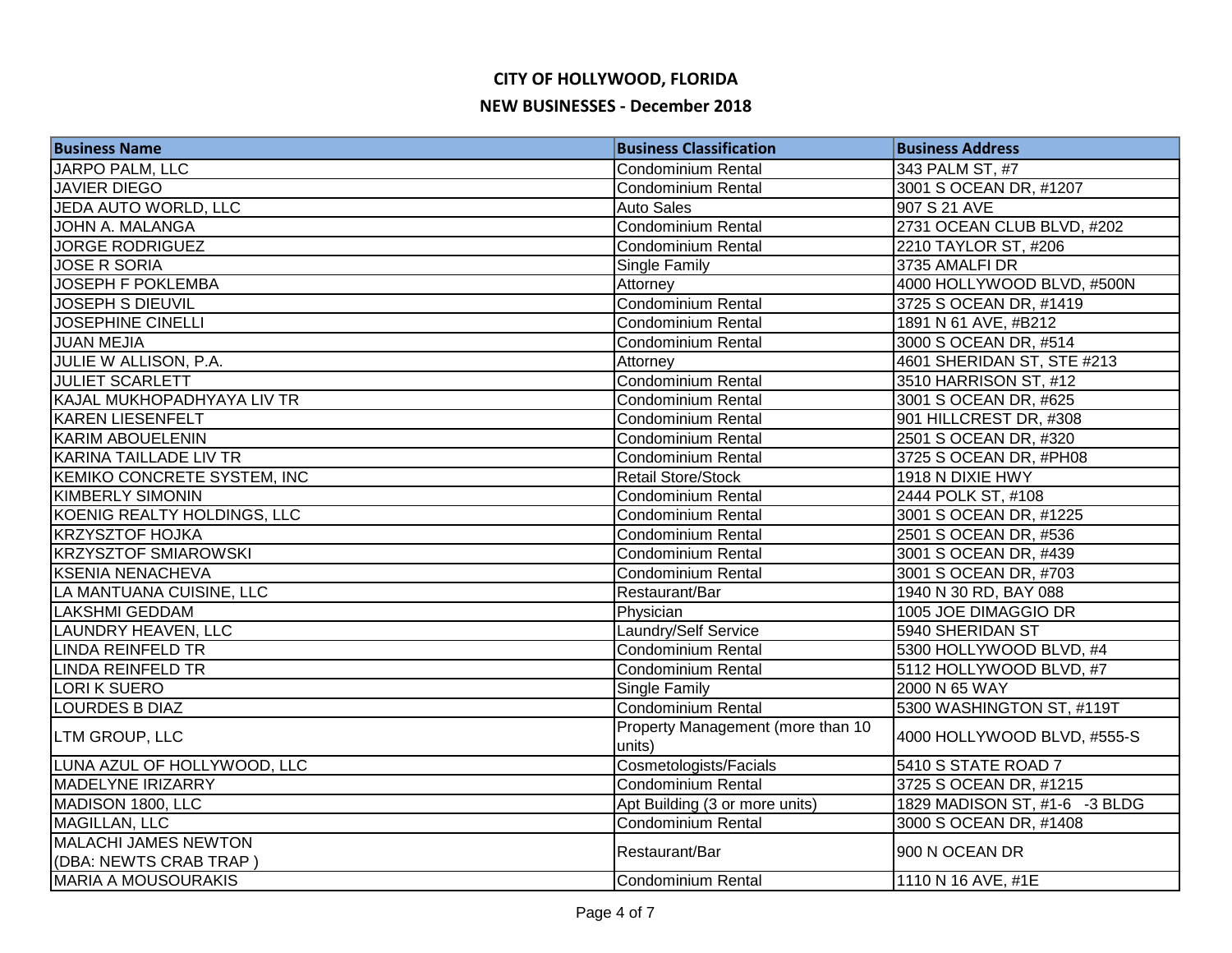| <b>Business Name</b>                        | <b>Business Classification</b>       | <b>Business Address</b>   |
|---------------------------------------------|--------------------------------------|---------------------------|
| MARIA ALEJANDRA COLINA                      | <b>Condominium Rental</b>            | 901 HILLCREST DR, #204    |
| <b>MARIA L BOCANEGRA</b>                    | <b>Condominium Rental</b>            | 1850 ARTHUR ST, #1        |
| <b>MARIA MARSALA</b>                        | <b>Condominium Rental</b>            | 1600 S OCEAN DR, #6G      |
| <b>MARIANA V ORSINI</b>                     | <b>Condominium Rental</b>            | 2501 S OCEAN DR, #805     |
| MARIOLA DELSOL GRIMAL INSURANCE AGENCY, INC | Insurance Agency                     | 3323 SHERIDAN ST          |
| MARK NAKAJIMA, MD                           | Physician                            | 3501 JOHNSON ST           |
| <b>MARK ZELTSER</b>                         | Condominium Rental                   | 3001 S OCEAN DR, #611     |
| <b>MAYRA RODRIGUEZ</b>                      | Condominium Rental                   | 3725 S OCEAN DR, #1025    |
| ME ART, LLC                                 | <b>Condominium Rental</b>            | 2501 S OCEAN DR, #509     |
| <b>MERCY RODRIGUEZ</b>                      | <b>Condominium Rental</b>            | 3725 S OCEAN DR, #L-4     |
| MICHELLE VAN LENTEN                         | Condominium Rental                   | 1824 MONROE ST, #5        |
| <b>MIGUEL P FELICIANO RAMOS</b>             | <b>Condominium Rental</b>            | 2200 PARK LN, #310        |
| MIKEL AMIGORENA-SERRANO                     | <b>Condominium Rental</b>            | 1820 N 17 AVE, #3         |
| <b>MIREILIS CASUSO-BARRIOS</b>              | Single Family                        | 6730 MEADE ST             |
| MONROE RESIDENCES, LLC                      | Single Family                        | 2209 MONROE ST, #1        |
| MONROE RESIDENCES, LLC                      | <b>Single Family</b>                 | 2209 MONROE ST, #2        |
| MONROE RESIDENCES, LLC                      | Single Family                        | 2209 MONROE ST, #4        |
| MS & FL, LLC                                | Condominium Rental                   | 1830 RADIUS DR, #1304     |
| MY SFL INVESTMENTS, LLC                     | Condominium Rental                   | 5771 WASHINGTON ST, #H-21 |
| NEW MJ INVEST, LLC                          | Condominium Rental                   | 3000 S OCEAN DR, #1114    |
| <b>NICK BROSTENEANT</b>                     | Apt Building (3 or more units)       | 1644 MAYO ST, #1-4        |
| <b>NICOLE TURGEON LE</b>                    | Condominium Rental                   | 2501 S OCEAN DR, #618     |
| <b>NORBERTO &amp; DINA AMATA LIV TR</b>     | <b>Condominium Rental</b>            | 3000 S OCEAN DR, #1200    |
| ONYX PROPERTY MGMT, LLC                     | <b>Auto Parts Sales</b>              | 2024 LIBERTY ST           |
| OP 601, LLC                                 | <b>Condominium Rental</b>            | 3101 S OCEAN DR, #601     |
| OPORTUN, INC                                | Finance Company/Personal Finance     | 6711 TAFT ST              |
| <b>ORLANDO PENA</b>                         | <b>Condominium Rental</b>            | 3001 S OCEAN DR, #1615    |
| PATRICIO TRAVERSONE-DIBENEDETTO             | <b>Condominium Rental</b>            | 3725 S OCEAN DR, #824     |
| <b>PAUL MONTERO</b>                         | <b>Condominium Rental</b>            | 1722 MAYO ST, #106        |
| <b>PEDRAM ERFANIAN</b>                      | <b>Condominium Rental</b>            | 3000 S OCEAN DR, #120     |
| PENTAKOL, LLC                               | <b>Retail Store/Stock</b>            | 1940 N 30 RD, BAY 066     |
| PHD DEVELOPMENT, LLC                        | <b>Condominium Rental</b>            | 3001 S OCEAN DR, #333     |
| <b>PROPERTIES NOW, LLC</b>                  | Condominium Rental                   | 3725 S OCEAN DR, #623     |
| <b>PROPERTIES NOW, LLC</b>                  | <b>Condominium Rental</b>            | 3725 S OCEAN DR, #1115    |
| <b>RCR PLUMBING SERVICES, INC</b>           | Contractor/Plumbing                  | 1110 N 71 TER             |
| <b>RGGE IMSURANCE, LLC</b>                  | Insurance Company/Casual & Liability | 2790 STIRLING RD, #3      |
| (DBA: ESTRELLA INSURANCE)                   |                                      |                           |
| RICARDO ALBERTO DIAZ                        | Condominium Rental                   | 3001 S OCEAN DR, #919     |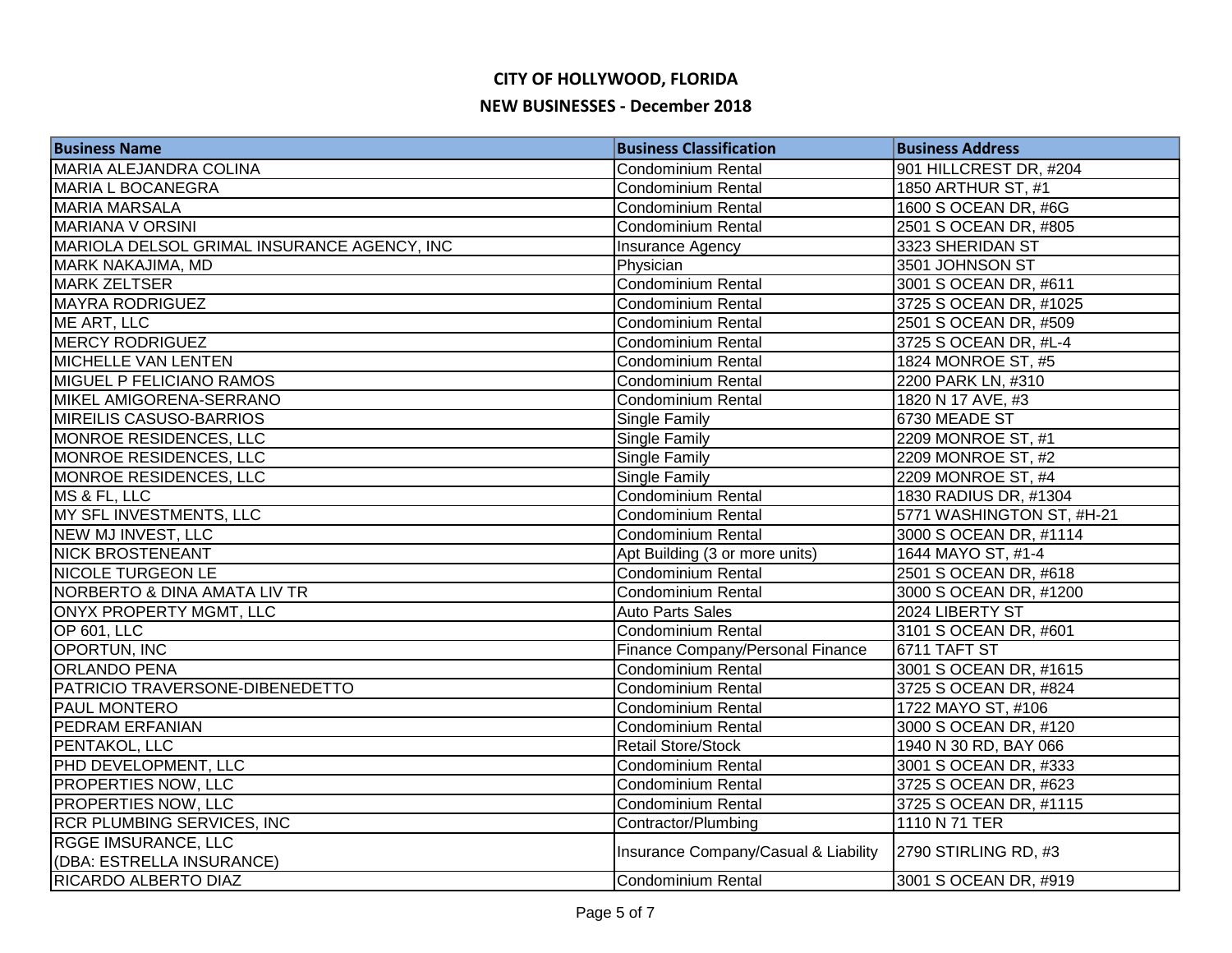| <b>Business Name</b>                  | <b>Business Classification</b> | <b>Business Address</b>        |
|---------------------------------------|--------------------------------|--------------------------------|
| <b>RITA FELDMAN</b>                   | <b>Condominium Rental</b>      | 3900 N HILLS DR, #417          |
| <b>ROBIN BIRD REALTY, INC</b>         | <b>Broker/Real Estate</b>      | 2719 HOLLYWOOD BLVD            |
| <b>ROCCO ZAGARELLA</b>                | <b>Condominium Rental</b>      | 3001 S OCEAN DR, #217          |
| <b>ROSE COLE</b>                      | Single Family                  | 5936 BUCHANAN ST               |
| <b>ROSETTA FERRARI</b>                | Condominium Rental             | 2501 S OCEAN DR, #1002         |
| ROSETTA FERRARI LIV TR                | Condominium Rental             | 2501 S OCEAN DR, #PH14         |
| SALVATORE JOSEPH BRUNO                | Condominium Rental             | 2501 S OCEAN DR, #309          |
| SALVATORE JOSEPH BURNO                | Condominium Rental             | 2501 S OCEAN DR, #822          |
| <b>SARAH CHEKROUN</b>                 | <b>Condominium Rental</b>      | 1410 SHERIDAN ST, #12I         |
| <b>SARALA SUDHEENDRA FAM TR</b>       | <b>Condominium Rental</b>      | 3101 S OCEAN DR, #1801         |
| <b>SAVITREE ANTHONY</b>               | <b>Condominium Rental</b>      | 1300 N 17 AVE, #110            |
| SHAKTI ENTERPRISE, LLC                | Single Family                  | 6820 SIMMS ST                  |
| <b>SHANE D SPEARS</b>                 | Single Family                  | 2438 COOLIDGE ST               |
| SI WAN SHI                            | <b>Condominium Rental</b>      | 901 HILLCREST DR, #406         |
| SLIMSTAY, INC                         | <b>Condominium Rental</b>      | 2731 OCEAN CLUB BLVD, #204     |
| STANFORD TRIDENT, INC                 |                                |                                |
| (DBA: EXTREME AXE THROWING HOLLYWOOD) | <b>Amusement Parlor</b>        | 2046 HOLLYWOOD BLVD            |
| <b>STEVEN GRIN</b>                    | <b>Condominium Rental</b>      | 3001 S OCEAN DR, #317          |
| <b>STEVEN GRIN</b>                    | Condominium Rental             | 3001 S OCEAN DR, #821          |
| SUNSEEKER USA SALES CO, INC.          | <b>Distribution Office</b>     | 4000 HOLLYWOOD BLVD, #555-S    |
| SUNSHINE FORMOSA, LLC                 | Restaurant/Bar                 | 1940 N 30 RD, BAY 244-245, 256 |
| <b>SUSANNA CANTATORE</b>              | <b>Condominium Rental</b>      | 1600 S OCEAN DR, #11B          |
| <b>T STREET, LLC</b>                  | <b>Condominium Rental</b>      | 320 TAFT ST, #2                |
| <b>T STREET, LLC</b>                  | Condominium Rental             | 320 TAFT ST, #3                |
| <b>T STREET, LLC</b>                  | <b>Condominium Rental</b>      | 320 TAFT ST, #4                |
| <b>T STREET, LLC</b>                  | <b>Condominium Rental</b>      | 320 TAFT ST, #5                |
| <b>T STREET, LLC</b>                  | <b>Condominium Rental</b>      | 320 TAFT ST, #6                |
| <b>T STREET, LLC</b>                  | Condominium Rental             | 320 TAFT ST, #7                |
| <b>T STREET, LLC</b>                  | Condominium Rental             | 320 TAFT ST, #8                |
| TAH 2016-1 BORROWER, LLC              | Single Family                  | 6710 MEADE ST                  |
| TAH 2017-2 BORROWER, LLC              | Single Family                  | 2811 WILEY ST                  |
| TAH MS BORROWER, LLC                  | Single Family                  | 1341 N 66 AVE                  |
| TAH MS BORROWER, LLC                  | Single Family                  | 1111 N 70 TER                  |
| <b>TERESITA MORALES</b>               | <b>Single Family</b>           | 6400 MEADE ST                  |
| <b>TIMOTHY CALVIT</b>                 | Single Family                  | 2735 ADAMS ST                  |
| TRIAMERICA MANAGEMENT, INC            | Condominium Rental             | 3535 S OCEAN DR, #2004         |
| TRIAMERICA MANAGEMENT, INC            | <b>Condominium Rental</b>      | 3535 S OCEAN DR, #2203         |
| TRIAMERICA MANAGEMENT, INC            | <b>Condominium Rental</b>      | 3535 S OCEAN DR, #2806         |